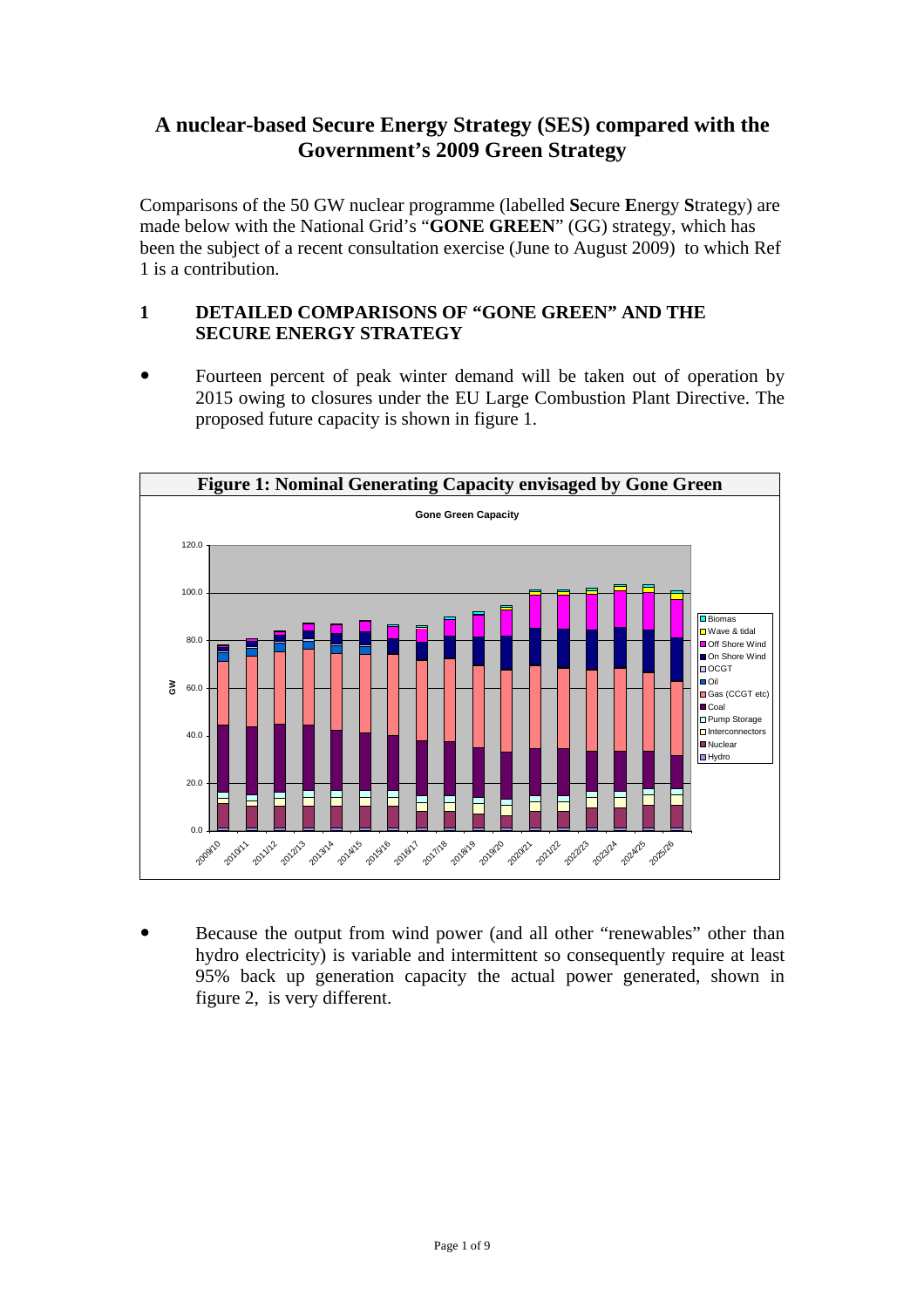

The Gone Green Strategy will lead to greatly increased electricity costs for both the consumer and industry.



Also there will be power cuts from about 2016 with catastrophic power shortages from 2025, if not before see figure 4).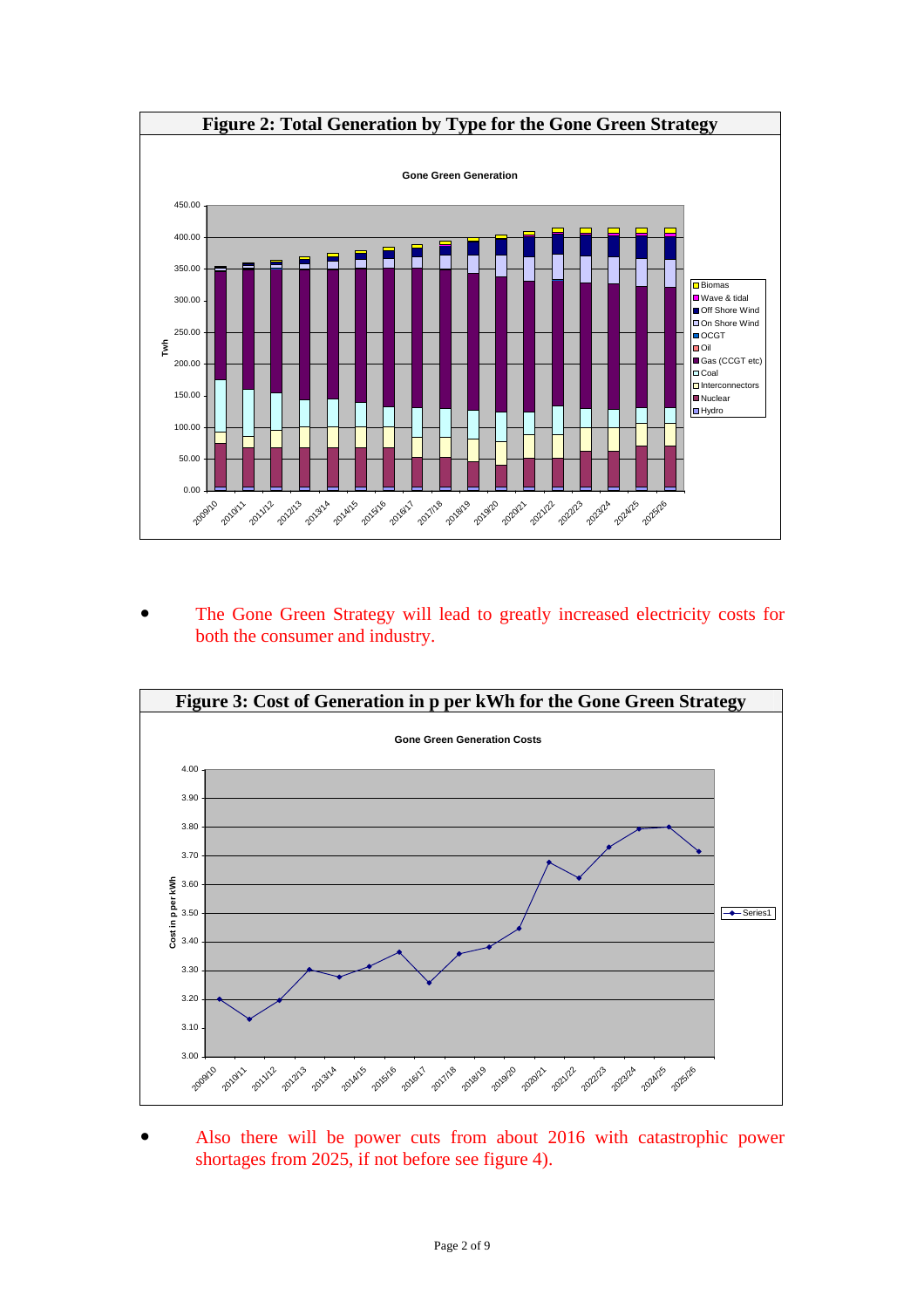

- Other problems with the Gone Green strategy for electrical generation concern the high capital and running costs of offshore wind turbines, the need for large scale and extensive modification to the electric grid (at a cost of at least £5Bn) to allow the wind farms to feed into the national supply network and the inherent loses and instability which would be a feature of such a grid. In the unlikely event that the government strategy could be implemented, the overall cost of to the year 2025 will be of the order of £100Bn and the result will be an unreliable, expensive and inadequate electricity supply system.
- Finally, other than by the encouragement of the increasing use of electric vehicles and the use of an improved metering/cost system to smooth the 24 hour electricity demand, plus some highly improbable targets for the increased use of biofuels and increased insulation and energy efficiency, the "Gone Green" strategy paper does not explain how the non electricity consumption of hydrocarbons is to be significantly reduced.

## **2 THE SECURE ENERGY STRATEGY**

• The Secure Energy Strategy (SES) envisages a major expansion of nuclear power with construction starting in the next two years, the first new reactor coming into service in 2018, the second in 2020 and thereafter at the rate of 1 or 2 per year, replacing and supplementing the existing nuclear stations until the total nuclear power plant capacity reaches 50 GW in 2035 and 100 GW in 2050. At this point, nuclear power would provide approximately 90% of the total average electrical power generated in the UK and about 50% of total energy demand in the UK. About 10 GW coal fired capacity and a similar amount fired by natural gas will remain. The rest will be provided by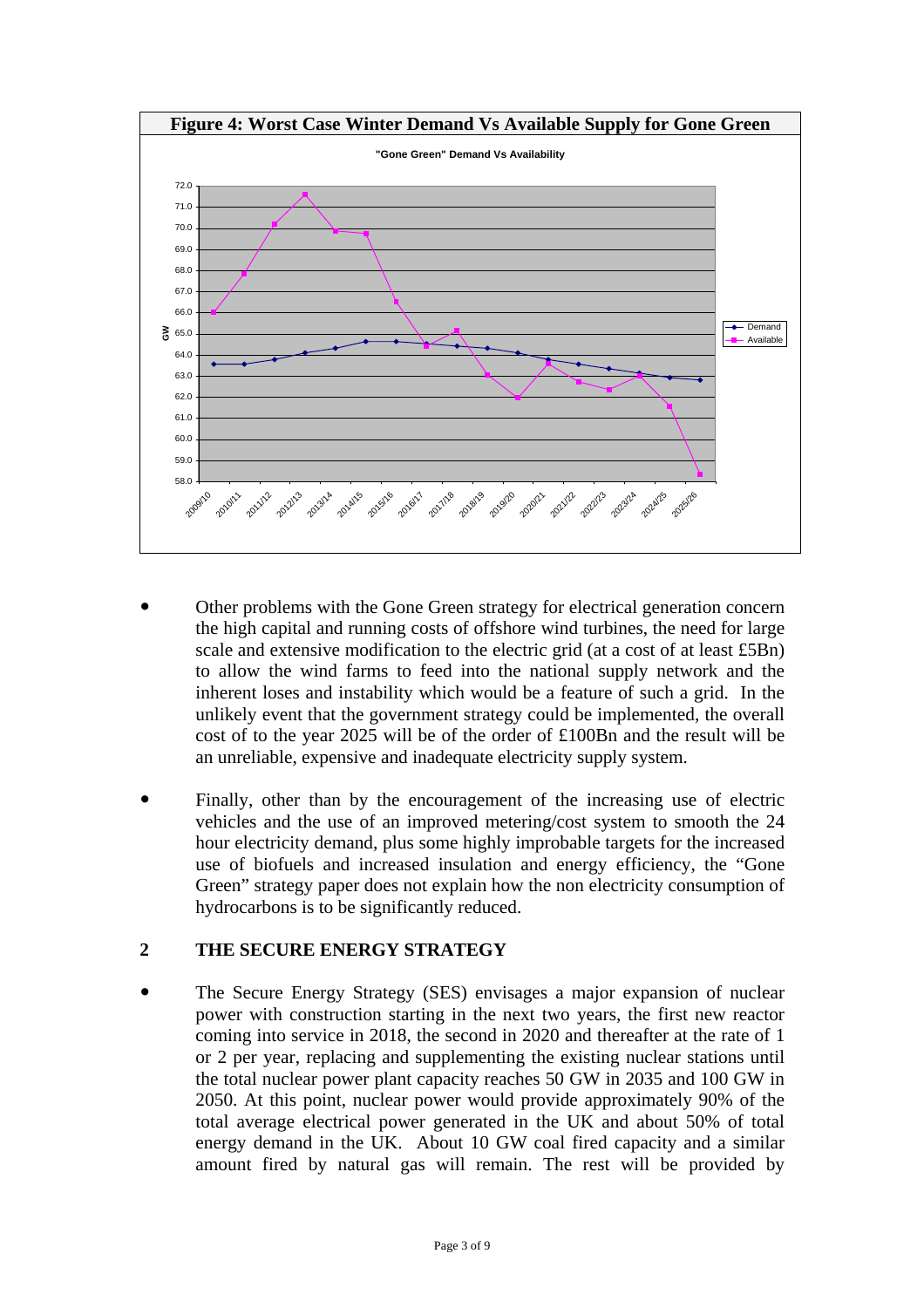renewables, while pumped storage, the cross Channel link and improved startup and shut-down techniques for the fleet of new nuclear stations will manage major demand variations.

- To ensure that there is not a shortage of power between 2015 and 2025, a derogation from the EU Large Combustion Plant Directive would be necessary and also new supercritical build coal plant of a further 10 GW would be required to be undertaken up to the year 2020. Wind power, both on and off shore, would not be subsidised more than nuclear beyond the capacity currently approved.
- Calculations for total capacity and annual generation until the year 2025 are shown in figures 5 and 6. The capacity and annual generation until the year 2050 is shown in figures 7 and 8. It may be seen from figures 8 and 9 that, by 2050, both the total capacity and power generated will have approximately doubled. This would allow at much of the energy currently supplied by hydrocarbons for transport, industrial uses and space heating to be replaced by virtually carbon free nuclear energy. The capital costs saved by the SES strategy compared with Gone Green would be of the order of £20Bn. For this and other reasons, the cost of electricity would be roughly flat, as shown in figure 10. As shown in figure 10, the risk of winter power cuts would have been mitigated for the years 2015 – 2012 and thereafter is most unlikely.

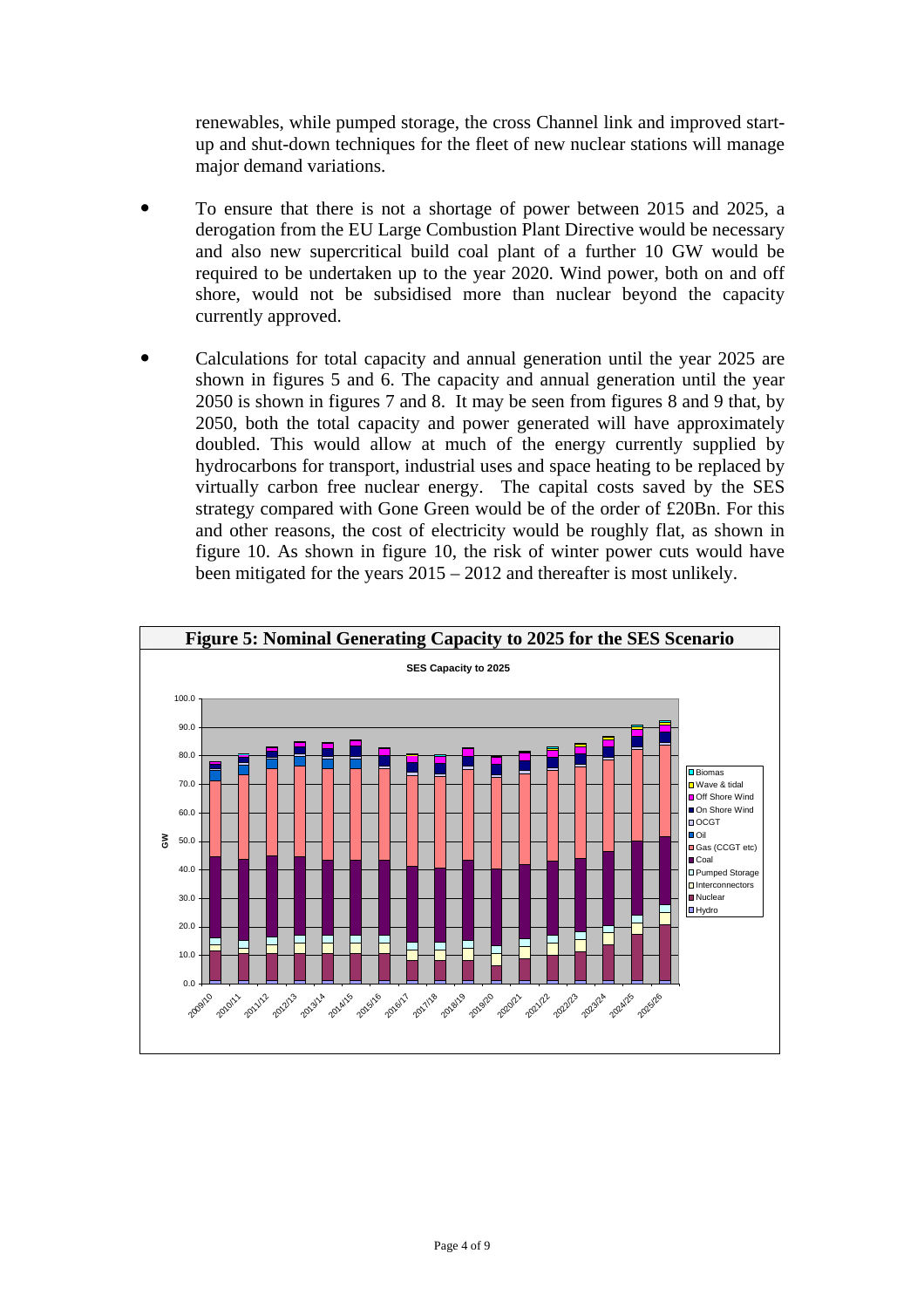

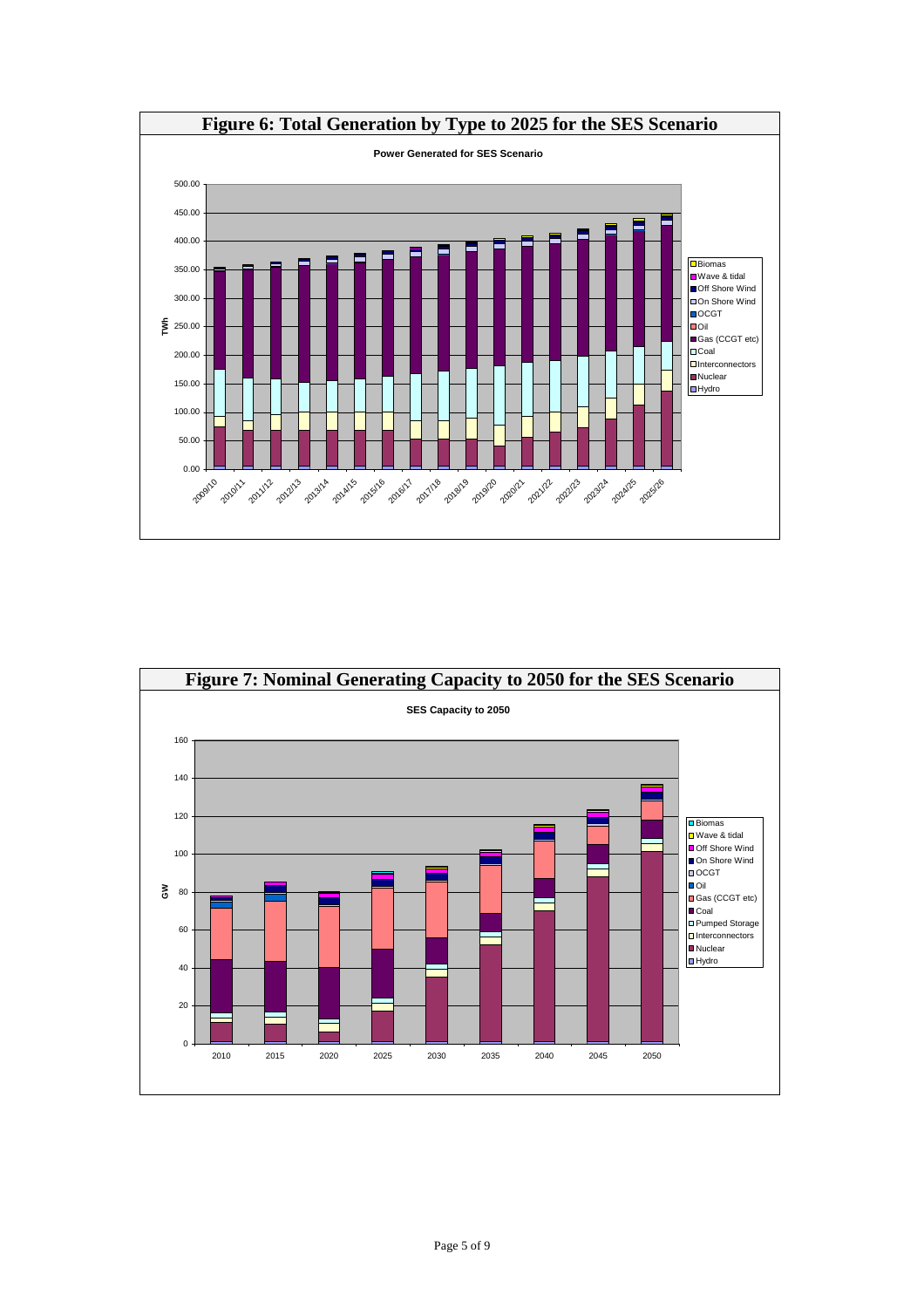

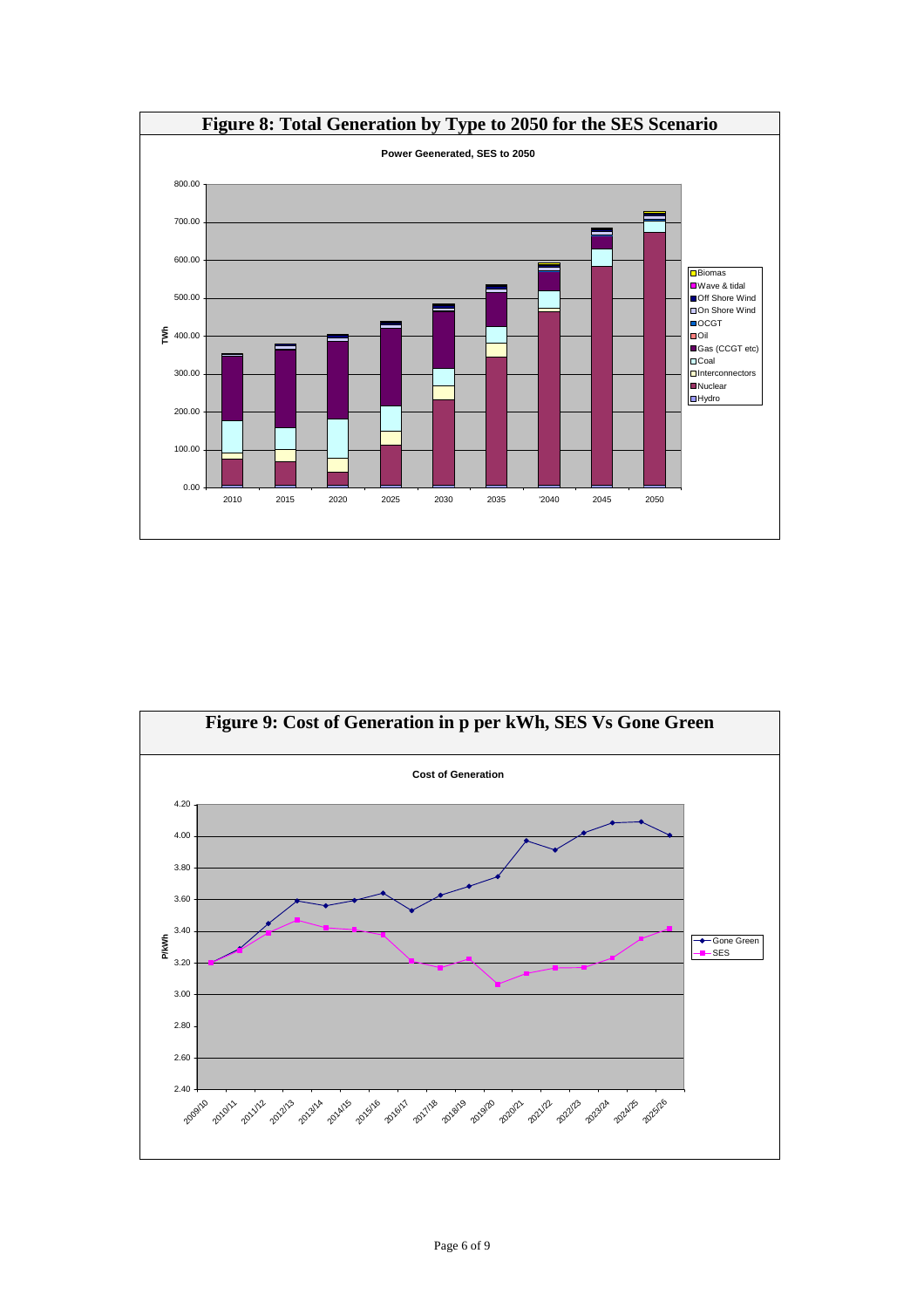

- So, from a security of supply point of view as well as cost, the SES plan is greatly superior to the "Gone Green" Scenario.
- As can be seen in figure 11 below the SES Scenario, which assumes that there is a derogation for the EU Large Combustion Plant Directive, initially results in a higher level of  $CO<sub>2</sub>$  emissions, but the two graphs converge at about the year 2025; by 2050, the  $CO<sub>2</sub>$  emissions for the SES scenario are less than half of those which would be emitted by the Gone Green scenario. This is because nuclear plant is nearly carbon neutral whereas wind turbines and other renewables require back up generation which, if it is not nuclear, must be fossil fuelled (as is assumed here).
- On all three key criteria: cost, security of supply, and CO<sub>2</sub> emissions reduction, the SES plan is greatly superior to "Gone Green".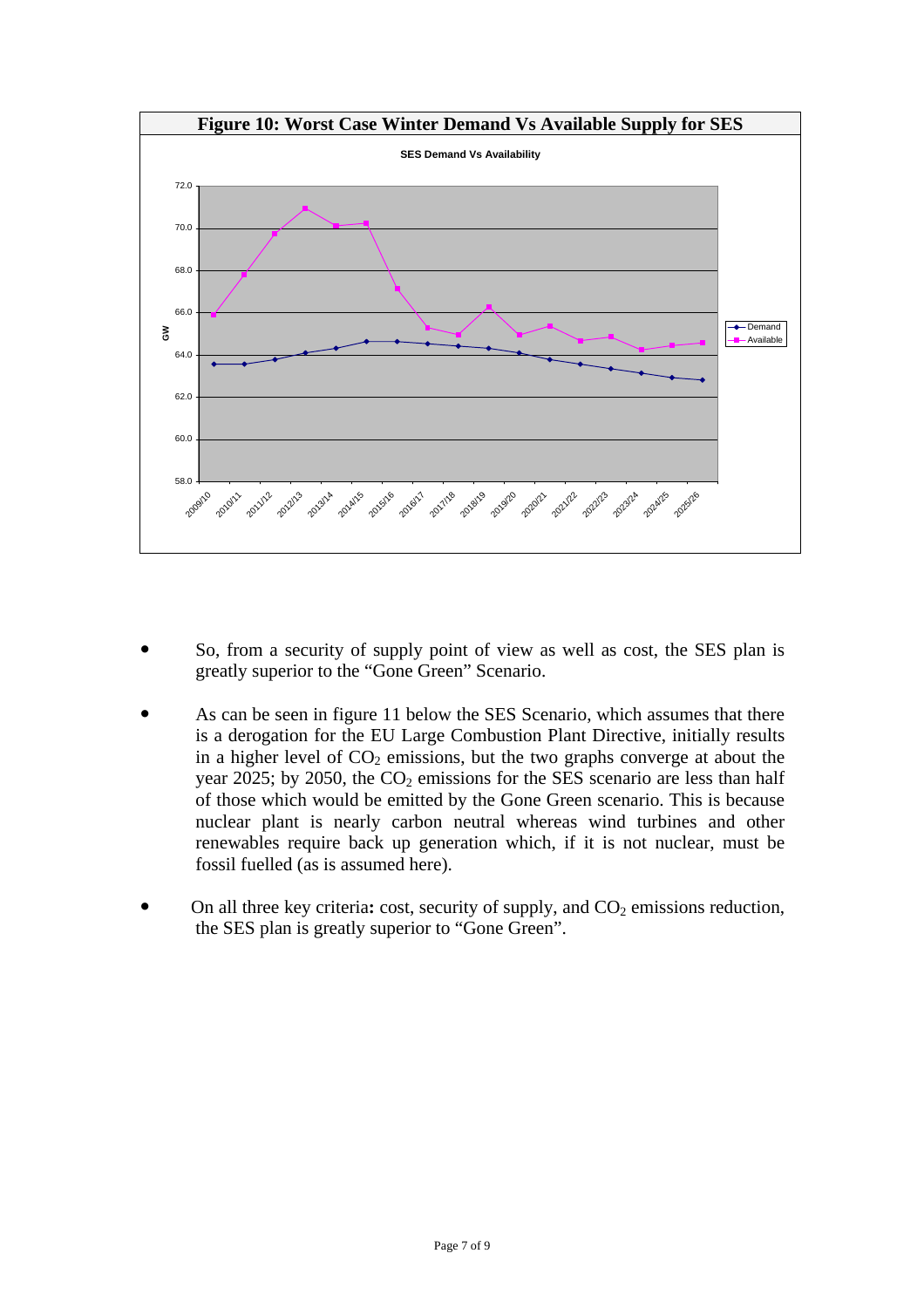

- By the year 2050, at which 80-90% of generation will come from nuclear capacity, the  $CO<sub>2</sub>$  emitted will have fallen to less than 0.1 million tonnes of  $CO<sub>2</sub>$  per TWh. However, the power generated will have doubled so the actual  $CO<sub>2</sub>$  emitted by electrical generation will have fallen from 160 million tonnes of  $CO<sub>2</sub>$  to about 70 million tonnes of  $CO<sub>2</sub>$ .
- The additional supplies of electricity will facilitate significant reductions of  $CO<sub>2</sub>$  emission from requirements previously supplied by other fuels. Simple replacement would indicate that these other sources could be significantly reduced but, because of the more refined and controllable nature of electrical power and by the use of heat pumps for space heating, the reductions would be greater. Conservatively, a 40% efficiency gain has been is assumed where electric power is used in place of other sources of energy. This gives the results shown in Table 1.

| Table 1: Energy Consumption and $CO2$ Emissions for 2050 |                        |                             |
|----------------------------------------------------------|------------------------|-----------------------------|
| for the SES Plan                                         |                        |                             |
|                                                          | <b>Consumption</b>     | $CO2$ (M tonnes)            |
|                                                          | (TWh)                  |                             |
| Electricity input (output)                               | 1,860 (760)            | 71                          |
| <b>Transport</b>                                         | 530 {670 - 100 - 40}   | $111\{140 \times 530/670\}$ |
| Natural gas for space                                    | $620$ {830 - 150 - 60} | 124 {166 x 620/830}         |
| heating and industrial                                   |                        |                             |
| processes                                                |                        |                             |
| Oil for space heating and                                | $226$ {380 - 110 - 44} | 48 {80 x 226/380}           |
| industrial processes                                     |                        |                             |
| Total                                                    | 2,810                  | 354                         |